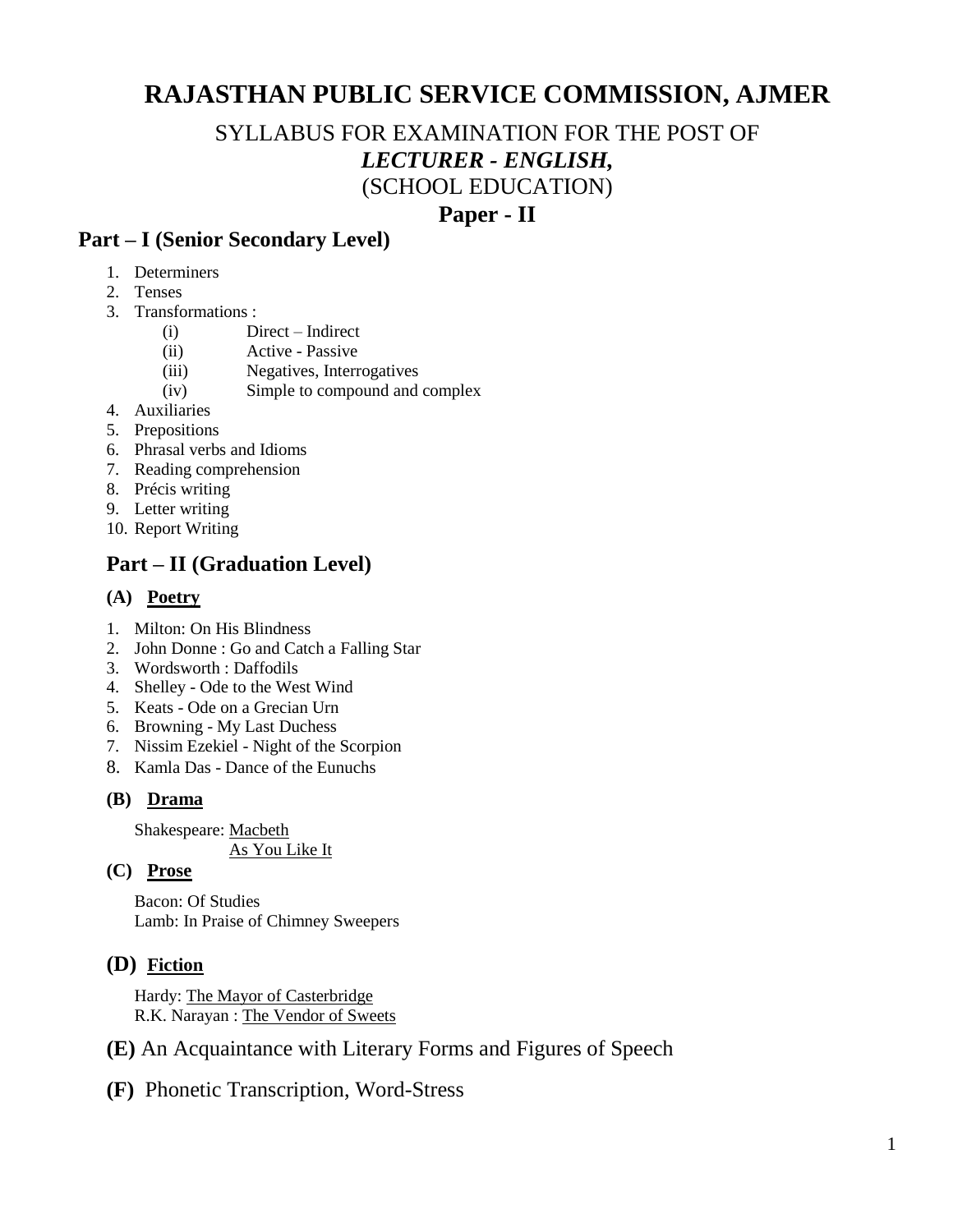## **Part – III (Post-Graduation Level)**

- (A) T.S. Eliot The Waste Land Harold Pinter - The Birthday Party Anita Desai - Cry, the Peacock
- (B) Varieties of Languages: Creole, Pidgin, Code - Switching, Code - Mixing,

### **Part – IV (Educational Psychology, Pedagogy, Teaching Learning Material, Use of computers and Information Technology in Teaching Learning)**

- 1. Importance of Psychology in Teaching-Learning :
	- Learner,
	- Teacher,
	- Teaching-learning process,
	- School effectiveness.
- 2. Development of Learner :
	- Cognitive, Physical, Social, Emotional and Moral development patterns and characteristics among adolescent learner.
- 3. Teaching Learning :
	- Concept, Behavioural, Cognitive and constructivist principles of learning and its implication for senior secondary students.
	- Learning characteristics of adolescent and its implication for teaching.
- 4. Managing Adolescent Learner :
	- Concept of mental health and adjustment problems.
	- Emotional Intelligence and its implication for mental health of adolescent.
	- Use of guidance techniques for nurturing mental health of adolescent.
- 5. Instructional Strategies for Adolescent Learner : Î
	- Communication skills and its use.
		- Preparation and use of teaching-learning material during teaching.
		- Different teaching approaches: Teaching models- Advance organizer, Scientific enquiry, Information, processing, cooperative learning.
		- Constructivist principles based Teaching.
- 6. ICT Pedagogy Integration :
	- Concept of ICT.
	- Concept of hardware and software.
	- System approach to instruction.
	- Computer assisted learning.
	- Computer aided instruction.
	- Factors facilitating ICT pedagogy integration.